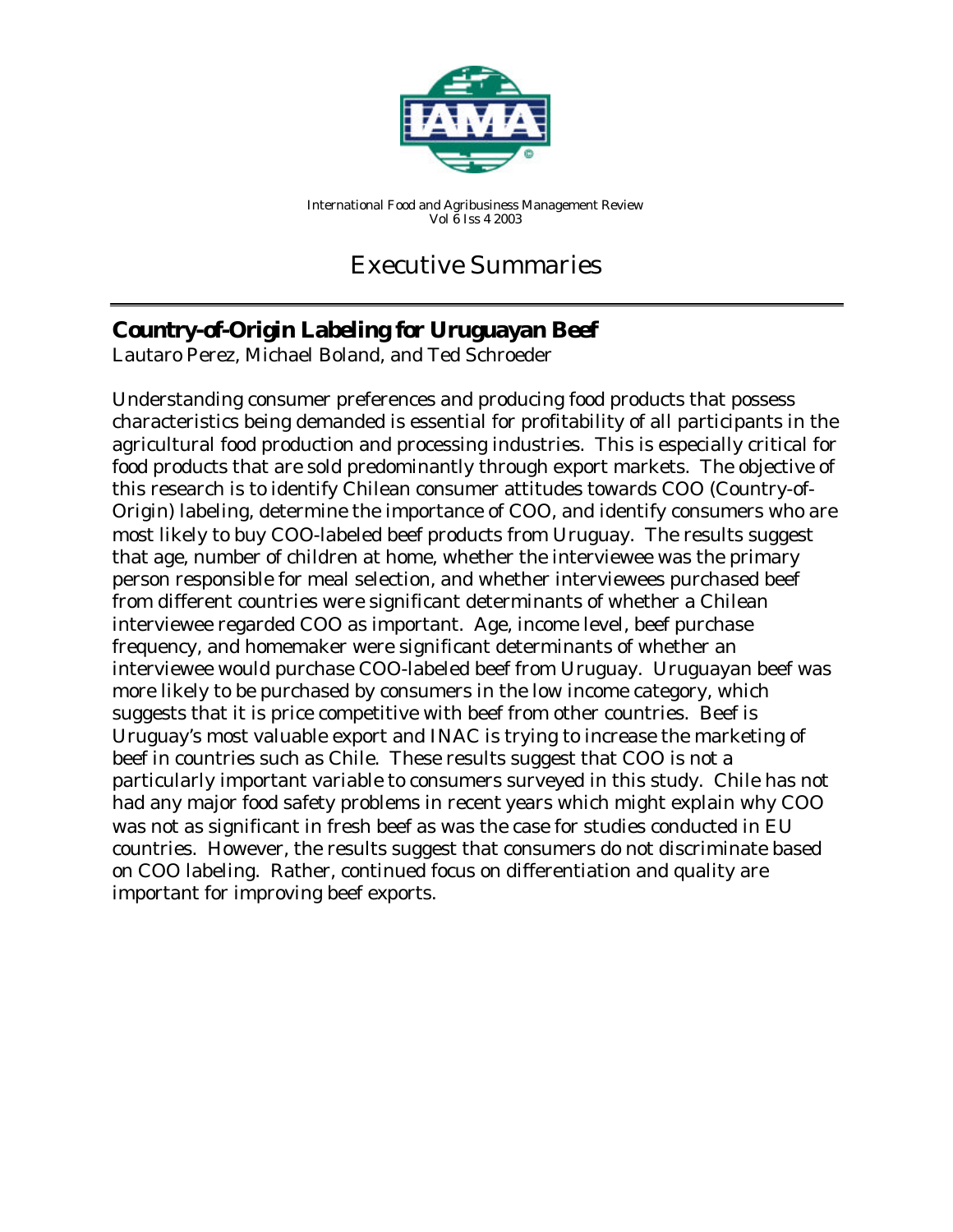## **Canadian Consumer's Willingness-to-Pay for Pesticide Free Food Products: An Ordered Probit Analysis**

*Erik Magnusson and J. A. L. Cranfield*

#### **The Research Question**

In response to increasing financial pressure, concern over pesticides in agricultural production, and sustainability, agronomists in western Canada have developed a new cropping system. Pesticide Free Production™ (PFP™) emphasizes reduced (and in some cases eliminated) pesticide use, in conjunction with increased reliance on producer knowledge of agronomic practices that mitigate weed, insect and disease pressure. PFPTM lies between integrated pest management (IPM) and organic production.

However, PFPTM differs from other non-conventional production systems in many respects. Consequently, it is difficult to extrapolate research findings from past work to PFPTM. Moreover, given its novelty, little is understood about the market for PFPTM food products. This research seeks to answer the question: "How much would Canadian consumers pay for PFPTM food products?" Such information will prove useful in guiding pricing decisions by agribusinesses interested in marketing PFP<sup>TM</sup> food products, or other food products that emphasize reduced chemical input production

#### **Study Description**

A consumer survey was developed and sent to 2,000 homes in three large Canadian cities (Toronto, Winnipeg and Calgary). The survey solicited consumers' stated preferences for different potential PFPTM food products, willingness-to-pay values, and respondent and household demographic, attitudinal and behavioral information related to the PFPTM concept. An ordered probit model was then developed to determine which factors influence consumers' willingness-to-pay for PFPTM food products.

#### **Finding/Results**

Results indicate the lion's share (65 percent) of respondents would be willing to pay a one to ten percent premium, while five percent of respondents would be willing to pay more than a 20 percent premium. Factors found the have a positive influence on willingness-to-pay include:

- Concern over the environment,
- Concern over the impact of pesticides on human health,
- Concern over the sustainability of family farm incomes,
- Willingness to switch grocery stores to purchase a  $PFP^{TM}$  food product, and
- Youth.

Propensity to try new food products actually worked to reduce the chance that a consumer would be willing to pay a higher premium for a PFPTM food product.

#### **Management Implications**

A number of managerial implications arise from this study. First, distribution channels geared towards health food stores (or health food centers within grocery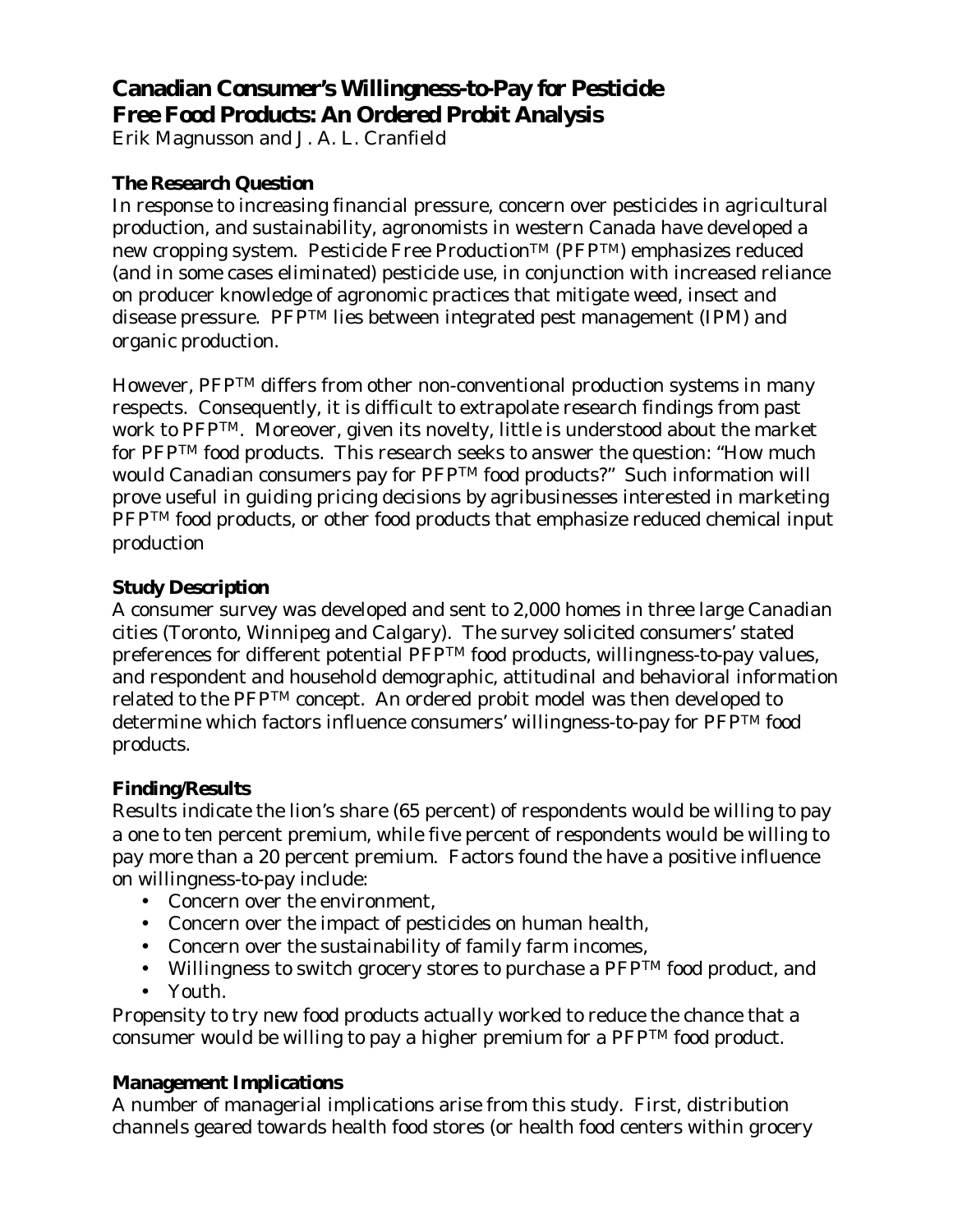stores) are likely to prove successful venues when introducing PFPTM food products. Second, marketing efforts should focus on segmenting the market according to concern over health related impacts arising from pesticides in the environment, concern over sustainable agricultural practices on family farms, versus those who are not influenced by such issues. Segmentation such as this will require further research. Lastly, while the average premium is modest, scope exists for high premiums in a niche market. Producers and their representatives will need to further explore the precise nature of this niche to better capitalize on those who are willing to switch grocery stores to purchase a PFPTM food product.

#### **Marketing Oregon Grass Seed in China: A Two Decade View**

*Catherine A. Durham, Aaron J. Johnson, Esteban Vega-H*

The purpose of this study was to examine the success of a market development strategy in China undertaken by an agricultural input industry in the US. China is a major market for agricultural products and is viewed as an important destination for agricultural inputs as well. The general expectation is China's importance in global trade will continue to grow with time. Unfortunately, as important as the China market is and will be to global trade of agricultural inputs and products, many firms have reported difficulties in establishing themselves there. A closer look at the approaches used by a successful industry will help other industries and firms prepare themselves for the Chinese market. This study provides an evaluation of historical activities of a successful market development program undertaken by a US based trade association. Management personnel from companies within the industry represented by the association were interviewed about their experiences doing business in China and their comments were evaluated to understand their collective perceptions, and these perceptions were compared to results of an import demand analysis examining the influence of their efforts. Like firms in other industries the interviewed firms experienced problems with contracts and found their Chinese customers to be different in their negotiating styles. They also found Chinese customers to be less knowledgeable than other overseas customers regarding the products they were buying. The industry felt that interactions with government and university leaders in China improved their ability to establish the market in China, and that a testing agreement between the industry and Chinese bureaucrats and research institutions was a key factor in market development. However, the interviewees perceived the training activities were of lower importance than the import demand analysis indicated. Finally, despite some characteristics that correspond to guanxi business practice, current business dealings are coordinated through formal practices such as contractual arrangements. Key characteristics of the successful program include a long-term commitment to the markets and individuals in the markets, as well as training of potential customers.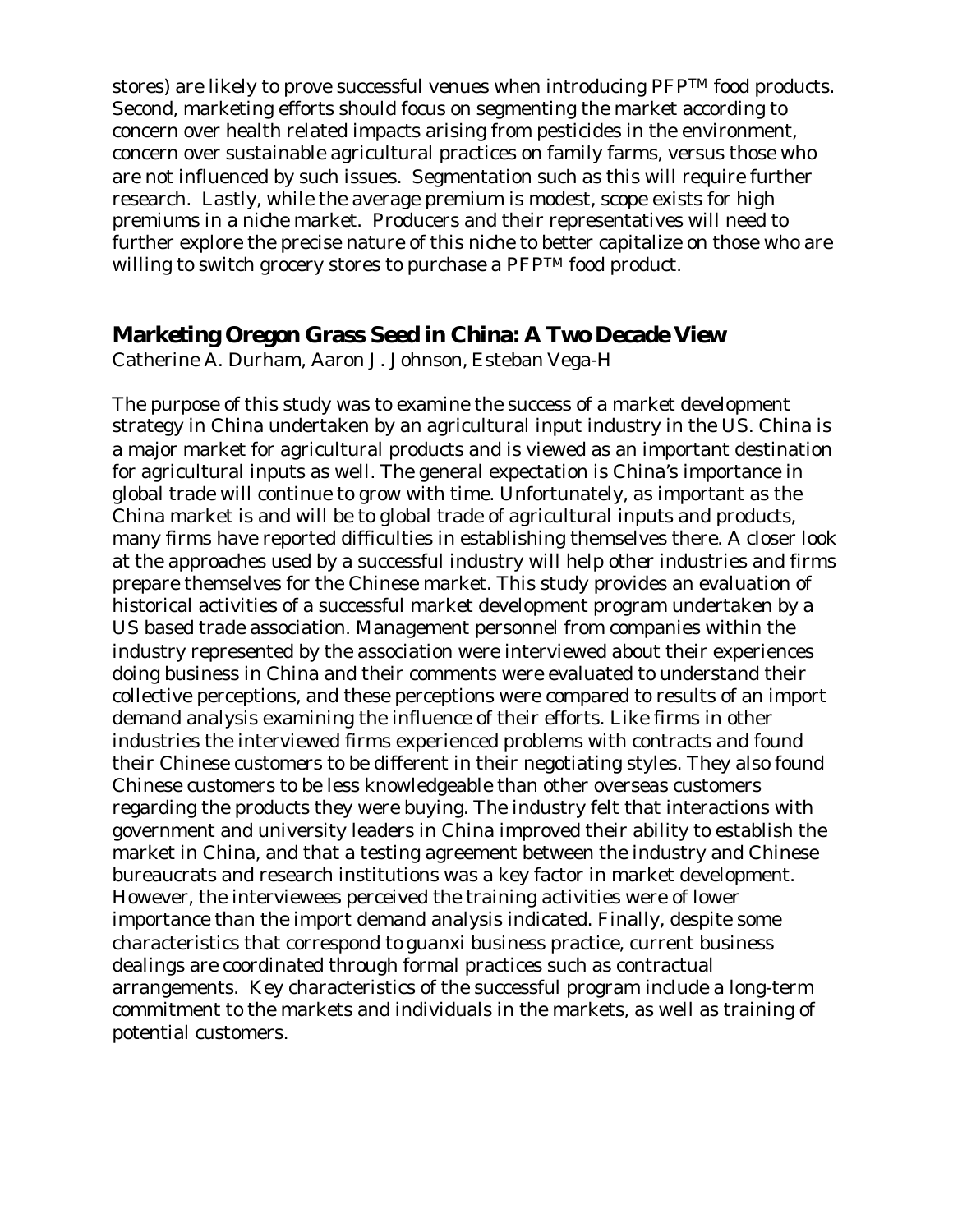### **Agribusiness Capstone Courses Design: Objectives and Strategies**

*Charles R. Hall, Gary F. Fairchild, Gregory A. Baker, Timothy G. Taylor, and Kerry K. Litzenberg*

Capstone course objectives are wide-ranging, but generally include: (1) integrating functional knowledge from previous courses in management, marketing, operations, finance, human resource management, and sales; (2) applying acquired knowledge to management problems emanating from the firm's internal and external environment; (3) improving written and oral communication skills; and (4) developing teamworking skills in diverse and cross-functional situations.

This paper discusses the benefits of using strategic management principles as the cornerstone for building the agribusiness capstone experience. The necessity for agribusiness firms to create and implement strategies that build a sustainable competitive advantage in turn necessitates the development of strategic management skills in the leaders/managers of the future. As such, the objectives of a capstone course lean heavily toward the integrative development of strategic decision-making competence.

It is clear that capstone courses are critical to the agribusiness student's learning experience, whether at the undergraduate or graduate level. It is also clear that, for a capstone course to achieve the desired outcome, learning activities must be designed, coordinated, and facilitated in ways that differ (often substantially) from most other courses in the agribusiness curriculum. This has a number of implications for the capstone professor in terms of course content, pedagogies, and subsequent measurement of student performance.

The minimal number of available materials written with agribusiness applications and targeted at agribusiness-oriented audiences exacerbates the difficult task of choosing text materials, case studies, and business simulations. Thus, it may take considerable effort for the capstone professor to "agribusiness-ize" course content in terms of both ancillary materials and class discussion.

Teaching strategic-management-related material to undergraduates (neophytes) is particularly challenging given that they have little or no on-the-job experience. Their only exposure to the so-called real world may have come through internships or other types of temporary employment. This puts added pressure on the capstone professor to properly "set the stage" in terms of the application (and importance) of strategic management principles.

Measuring student performance has and will remain categorically challenging. Standard measures of classroom performance are redefined by the very nature of the capstone experience. Perhaps by evaluating students using the same performance measures that are being used by agribusiness firms to evaluate their relative performance, the expected outcomes may be measured more accurately and reflect what will be expected from students after graduation.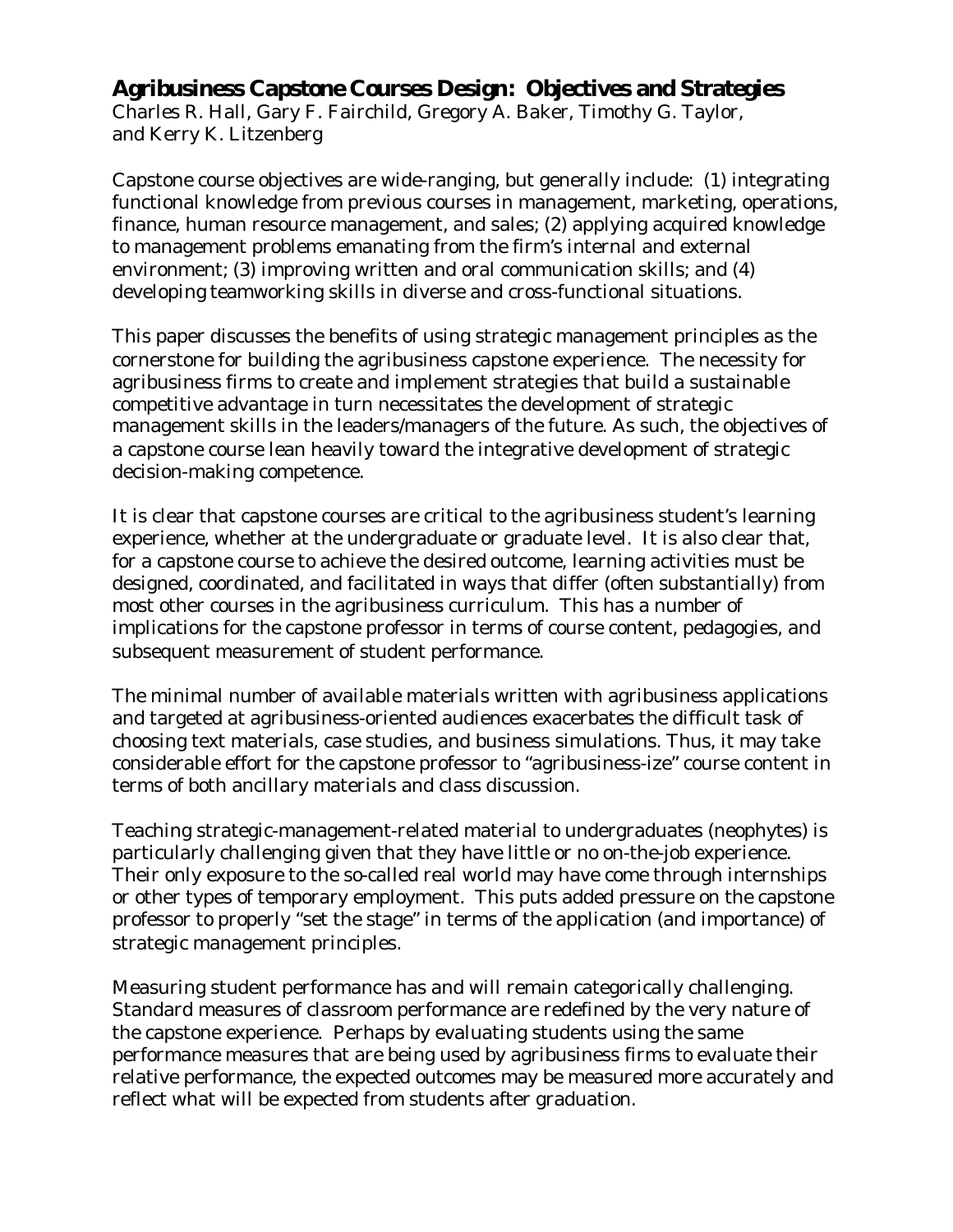### **Factors Affecting International Mergers and Acquisitions**

*Md. Ashfaqul Islam Babool and Michael Reed*

The purpose of this paper is to investigate the factors that explain outward and inward merger and acquisition (M/A) activity for a country. A model is developed that explains M/A activity, rather than greenfield investment. The variables used to explain M/A activity include the exchange rate, interest rate, and stock market prices. Regression analysis is used to isolate and clarify the effects of these three factors for aggregate M/A activity and M/A activity within the food, beverage, and tobacco industry.

The conceptual model used in this analysis is similar to the capital budgeting model developed by Vasconcellos and Kish (1996). A general net present value from an acquisition (abstracting from foreign currencies) is specified where initial cost of the investment is subtracted from the value of all future cash flows. A double log regression equation form is used in the estimations.

The regression model is fitted for aggregate M/A activity and M/A activity in food, beverages, and tobacco (FBT). The countries included in the aggregate M/A activity are the U. S., Australia, Canada, France, Germany, Japan, and the United Kingdom. Data are available for these countries for 1987 - 1999. The analysis for FBT was more limited due to data availability. Data could only be obtained for the U.S., the European Union, and South, East, and Southeast Asia (inward only for the Asian countries) for the 1987 – 1999 period.

The analysis shows that three variables, the exchange rate, interest rate, and stock prices, are quite important in explaining variations in M/A activity by country. Exchange rate changes in particular have a very elastic impact on outward M/A activity, indicating that price effects are important in determining outward investment flows. A 1% appreciation of a country's currency will increase its outward M/A flows by almost 4%. The interest rate had a negative impact on M/A in the inward and outward M/A models with M/A outflows decreasing by about the same percentage that interest rates increase.

The analysis consistently finds two effects of exchange rate and stock price changes on inward M/A activity. The first is the price effect, which naturally flows from the capitalization framework used in model development. As the exchange rate in a foreign country depreciates or its stock market falls, its companies become more affordable to potential foreign buyers. However, these two variables also indicate the confidence that investors have in the country's economic future. As such, a counteracting impact is that a strong exchange rate and stock market attract M/A activity towards a country. We find that this later affect dominates for aggregate M/A activity, while the former affect dominates for FBT activity.

Another important finding for the FBT sector is that potential buyers are more price conscious for FBT purchases than they are for other M/A activities, so the price effects of the exchange rate and stock market dominate for inward M/A